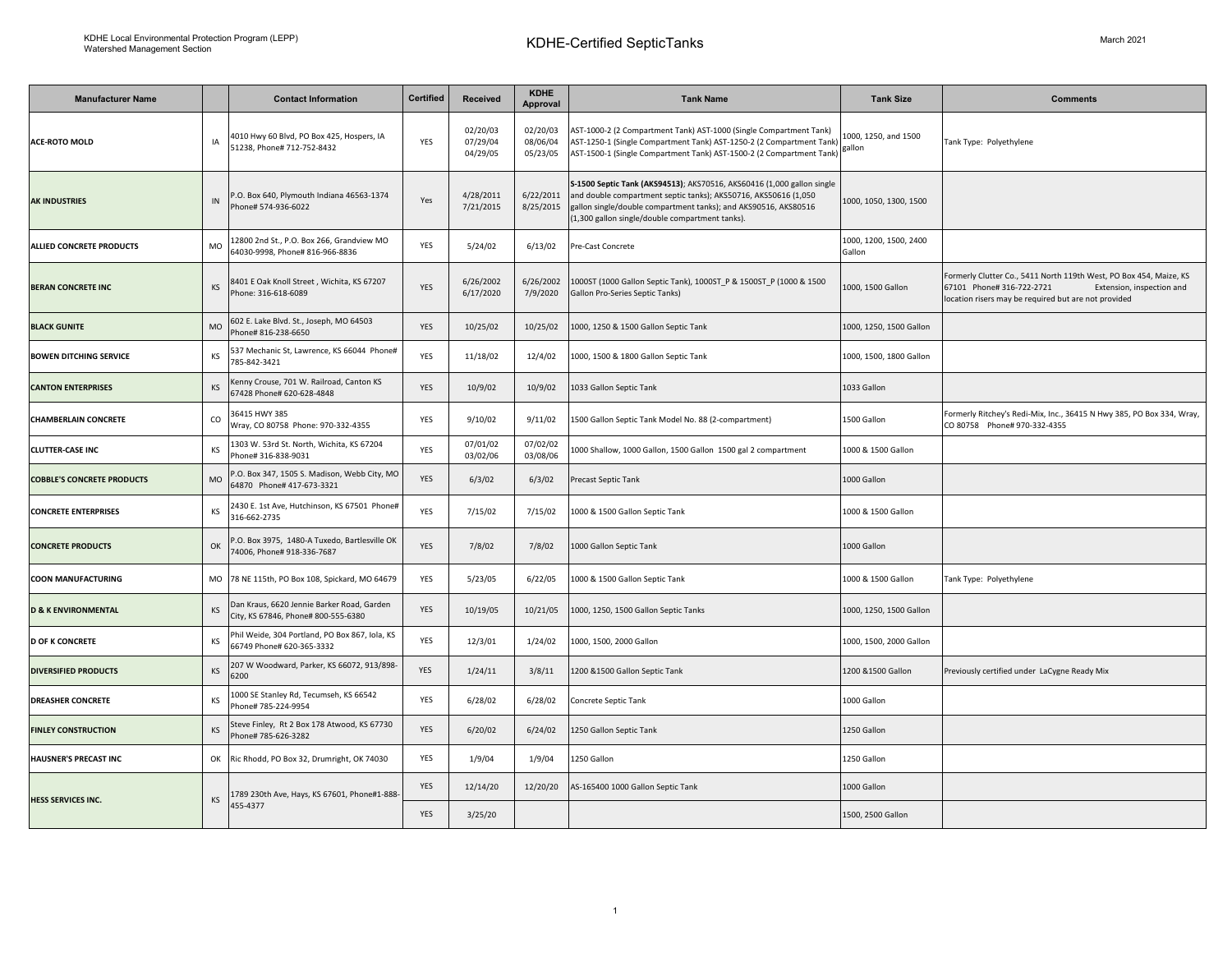| <b>Manufacturer Name</b>                                                |           | <b>Contact Information</b>                                                              | <b>Certified</b>                                      | <b>Received</b>                                                                                                                                 | <b>KDHE</b><br><b>Approval</b>     | <b>Tank Name</b>                                                                                                                                                                                                                                                                                                       | <b>Tank Size</b>                       | <b>Comments</b>                                                                                                                                                                                        |
|-------------------------------------------------------------------------|-----------|-----------------------------------------------------------------------------------------|-------------------------------------------------------|-------------------------------------------------------------------------------------------------------------------------------------------------|------------------------------------|------------------------------------------------------------------------------------------------------------------------------------------------------------------------------------------------------------------------------------------------------------------------------------------------------------------------|----------------------------------------|--------------------------------------------------------------------------------------------------------------------------------------------------------------------------------------------------------|
| <b>INFILTRATOR SYSTEMS</b>                                              | CT        | PO Box 768, Old Saybrook, CT 06475,<br>Phone#860-577-7000                               | YES                                                   | 9/17/08                                                                                                                                         | 10/13/08                           | TW-1050, TW-1250, TW-1500, IM-1530 single-compartment                                                                                                                                                                                                                                                                  | 1050, 1250, 1500 Gallon                | Tank Type: Polyethylene                                                                                                                                                                                |
|                                                                         |           |                                                                                         | YES                                                   | 1/21/11                                                                                                                                         | 4/7/11                             | Infiltrator IM-1060 Single Compartment Septic Tank                                                                                                                                                                                                                                                                     | 1070 gallon                            | the extension risers shall be installed to grade as they also serve as the<br>nspection and location risers for the tank                                                                               |
| JOHNSON SEPTIC TANK SERVICE & PLUMBING                                  | KS        | Terry Johnson, 1202 Massey Ferguson Rd,<br>Garden City, KS 67846<br>Phone# 620-275-4384 | YES                                                   | 6/28/02                                                                                                                                         | 6/28/02                            | 1000, 1250, 1400 Gallon                                                                                                                                                                                                                                                                                                | 1000, 1250, 1400 Gallon                |                                                                                                                                                                                                        |
| LOS PRIMOS, d/b/a TRIGARD CONCRETE<br>PRODUCTS & JOHNSON MONUMENT WORKS | ΚS        | 630 M Street, PO Box 461, Belleville, KS 66935<br>Phone# 800-310-7099                   | YES                                                   | 06/12/02<br>09/17/04                                                                                                                            | 06/12/02<br>09/21/04               | 1000, 1500 & 2000 Gal Precast Concrete Tanks                                                                                                                                                                                                                                                                           | 1000, 1250 Gallon<br>1500, 2000 Gallon | <b>Single Compartment Tanks</b>                                                                                                                                                                        |
| <b>MAUZEY CONSTRUCTION</b>                                              | KS        | 4393 252nd Rd, Arkansas City, KS 67005<br>Phone# 620-442-8698                           | YES                                                   | 6/7/02                                                                                                                                          | 6/10/02                            | 1000 Gallon                                                                                                                                                                                                                                                                                                            | 1000 Gallon                            |                                                                                                                                                                                                        |
| <b>MEIER'S READY MIX</b>                                                | KS        | 401 NW US HWY 24, Topeka, KS 66608<br>hone# 785-233-9900                                | YES                                                   | 4/1/02                                                                                                                                          | 4/2/02                             | 500, 1000, 1500                                                                                                                                                                                                                                                                                                        | 500, 1000, 1500 Gallon                 |                                                                                                                                                                                                        |
| <b>MID-PLAINS CONSTRUCTION</b>                                          | KS        | O Box 638, Plains, KS 67869 Phone# 620-563<br>7853                                      | <b>YES</b>                                            | 6/28/02                                                                                                                                         | 6/28/02                            |                                                                                                                                                                                                                                                                                                                        | Up to 1500 Gallon                      |                                                                                                                                                                                                        |
| <b>MIKE PAAVOLA</b>                                                     | KS        | 811 Union Street, Oskaloosa, KS 66066<br>hone# 785-863-2728                             | YES                                                   | 9/6/02                                                                                                                                          | 9/6/02                             | 1000 & 1200 Gallon Septic Tank                                                                                                                                                                                                                                                                                         | 1000 & 1200 Gallon                     |                                                                                                                                                                                                        |
| MIRES SALES & SERVICE                                                   | KS        | 1877 Springdale Rd, Easton, KS 66020<br>Phone# 913-773-8496                             | YES                                                   | 11/9/02                                                                                                                                         | 11/19/02                           | 1000, 1200, 1500 Gallon Septic Tank                                                                                                                                                                                                                                                                                    | 1000, 1200, 1500 Gallon                |                                                                                                                                                                                                        |
| <b>NIPS LLC</b>                                                         | <b>KS</b> | Mike Spencer, 20150 West 191st St, Spring Hill<br>KS 66083                              | YES                                                   | 7/31/07                                                                                                                                         | 8/28/07                            | 1500* & 2000 Gallon Septic Tank                                                                                                                                                                                                                                                                                        | 1500* & 2000 Gallon                    | Septic tank forms purchased from LaCygne Redi-Mix. *1500 gallon<br>certified 4/14/04 for LaCygne Redi-Mix                                                                                              |
| <b>NORWESCO</b>                                                         |           | 4365 Steiner St., Bonifacius, MN 55375<br>Phone# 952-446-1945                           | YES                                                   | 7/31/03                                                                                                                                         | 8/21/03                            | 1000, 1250 & 1500 Gallon Bruiser tanks                                                                                                                                                                                                                                                                                 | 1000, 1250 & 1500 Gallon               | Tank Type: Polyethylene                                                                                                                                                                                |
|                                                                         |           |                                                                                         | YES                                                   | 06/17/02<br>03/21/03<br>1023/06                                                                                                                 | 06/21/02<br>03/25/03<br>10/27/06   | 1000 gal - Part # 41719, 1250 gal -Part # 41742, 1500 gal - Part#41759                                                                                                                                                                                                                                                 | 1000,1250 & 1500 Gallon                | Tank Type: Polyethylene                                                                                                                                                                                |
| <b>NORWESCO-SNYDER LOW PROFILE TANKS</b>                                | MN        |                                                                                         | YES                                                   | 2/28/13                                                                                                                                         | 3/14/2013<br>*3/14/2016<br>updated | 1000 gal Septic/Holding/Pump Tank: 42405<br>1000 gal Two Compartment Septic Tank Product: 43517<br>,250 gallon Septic/Holding/Pump Tank: 43519<br>.,250 gallon Two Compartment Septic Tank Product: 43503; 1,500 gallon<br>Septic/Holding/Pump Tank: 43518; 1,500 gallon Two Compartment Septic<br>Tank Product: 43504 | 1000,1250 & 1500 Gallon                | Associated product numbers (Snyder):<br>1030100W95301S; 1030100W95302S; 1030200W95301S;<br>1030200W95302S; 1030300W95301S; 1030300W95302S<br>Norwesco): 43496S, 42406S, 43497S, 43501S, 43498S, 43502S |
| RELIABLE CONCRETE, MH PORTER                                            | KS        | 515 Scott, Kansas City, KS 66119 Phone# 913-<br>321-8108                                | YES                                                   | 06/28/02<br>08/27/02                                                                                                                            | 06/28/02<br>08/27/02               | 1000,1000 Gallon Shallow Tank, 1250 Gallon, 1500 Gallon,<br>2000 Gallon                                                                                                                                                                                                                                                | 1000, 1250, 1500, 2000<br>Gallon       |                                                                                                                                                                                                        |
| ROCHESTER ROTATIONAL MOLDING                                            | MN        | 1952 E. Lucas St, PO Box 205, Rochester, IN<br>16975                                    | YES                                                   | 10/10/03                                                                                                                                        | 10/15/03                           | 1000, 1250, 1500 Gallon Septic Tank                                                                                                                                                                                                                                                                                    | 1000, 1250, 1500 Gallon                | Tank Type: Polyethylene                                                                                                                                                                                |
| <b>ROLAND MEISCH</b>                                                    | KS        | Box 313, Howard, KS 67349 Phone# 620-374-<br>556                                        | YES                                                   | 7/2/02                                                                                                                                          | 7/3/02                             | 750 & 1000 Gallon Septic Tank                                                                                                                                                                                                                                                                                          | 750, 1000 Gallon                       |                                                                                                                                                                                                        |
| ROTH GLOBAL PLASTICS                                                    | NY        | One General Motors Drive, PO Box 245,<br>Syracuse, NY 13206                             | YES                                                   | 10/19/04                                                                                                                                        | 10/19/04<br>05/04/06               | ST-750, ST-1060, ST-1250, ST-1500, ST-1000E                                                                                                                                                                                                                                                                            | 750, 1000, 1060, 1250,<br>1500 Gallon  | Tank Type: Polyethylene Previously certified under Fralo Plastech<br>Manufacturing                                                                                                                     |
| <b>SALINA CONCRETE PRODUCTS</b>                                         | KS        | 1100 West Ash Box 136, Salina, KS 67401<br>Phone# 785-827-7281                          | YES                                                   | 6/20/02                                                                                                                                         | 6/21/02                            | 1000, 1500 Gallon Septic Tank                                                                                                                                                                                                                                                                                          | 1000, 1500 Gallon                      |                                                                                                                                                                                                        |
|                                                                         | ΚS        | 532 N. Washington Ave., Wichita, KS 67219<br>Phone# 316-832-1114                        | YES                                                   | $*1/16/2009$                                                                                                                                    | 1/27/09                            |                                                                                                                                                                                                                                                                                                                        |                                        | *6/13/08 - Added location to list                                                                                                                                                                      |
| SI PRECAST CONCRETE (Multiple Locations)                                | KS        | 105 Miller Drive, Wamego, KS 66547 Phone#<br>785-456-1650                               | YES                                                   | 6/14/2002<br>1/16/2009                                                                                                                          | 6/17/2002<br>1/27/2009             |                                                                                                                                                                                                                                                                                                                        |                                        | $6/13/08$ - Name<br>Ship tanks to Wichita Wilbert Wastewater<br>Change - Originally Kaw Valley Wilbert (Wilbert Wastewater), Suhor<br>Industries                                                       |
|                                                                         | MO        | 12825 County Rd 352, St. Joseph, MO 64505<br>hone# 816-233-0248                         | 2/3/2003<br>2/7/2003<br>YES<br>1/16/2009<br>1/27/2009 | 500 Gallon Pump Tank, 1000 Gallon Septic Tank, 1250 Gallon Septic Tank,<br>1250 Gallon 2 Compartment Septic Tank, 1500 Gallon Septic Tank, 1500 | 500, 1000, 1250, 1500,             | 6/13/08 - Name Change - Originally St. Joseph Wilbert Vault (Wilbert<br>Wastewater)                                                                                                                                                                                                                                    |                                        |                                                                                                                                                                                                        |
|                                                                         | KS        | 1609 Union Ave, Parsons, KS 67357 Phone#<br>620-421-4210                                | YES                                                   | 6/14/2002<br>1/16/2009                                                                                                                          | 6/17/2002<br>1/27/2009             | Gallon 2 Compartment Septic Tank, 2000 Gallon Septic Tank                                                                                                                                                                                                                                                              | 2000 Gallon                            | Ship tanks to Wichita Wilbert Wastewater 6/13/08 - Name Change<br>Originally MC Wilbert (Wilbert Wastewater), Suhor Industries                                                                         |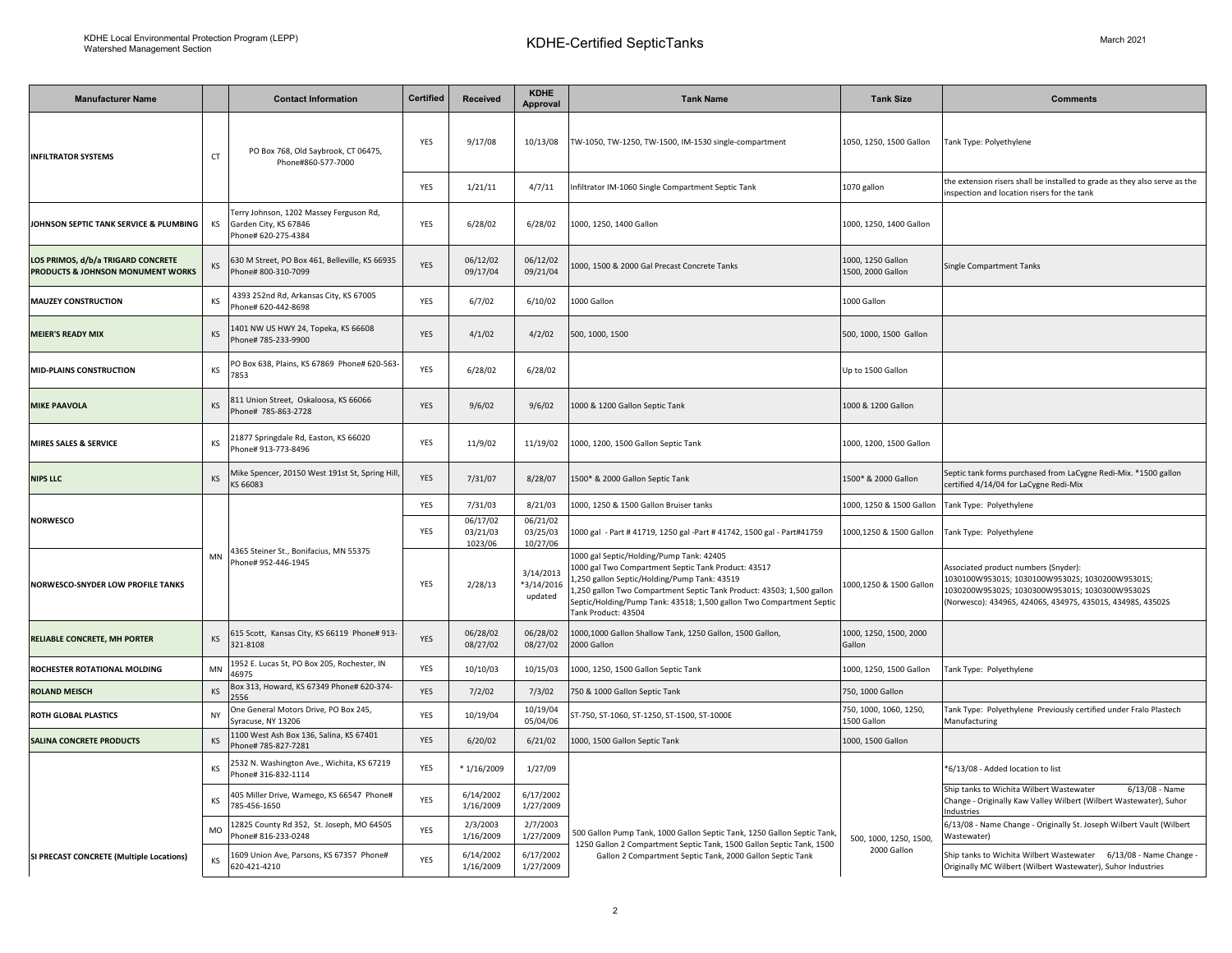$\overline{\phantom{0}}$ 

| <b>Manufacturer Name</b>                 |           | <b>Contact Information</b>                                                    | <b>Certified</b> | <b>Received</b>                              | <b>KDHE</b><br>Approval                                  | <b>Tank Name</b>                                                                                                                   | <b>Tank Size</b>                                                                             | <b>Comments</b>                                                                                                                                                                                                                                                |
|------------------------------------------|-----------|-------------------------------------------------------------------------------|------------------|----------------------------------------------|----------------------------------------------------------|------------------------------------------------------------------------------------------------------------------------------------|----------------------------------------------------------------------------------------------|----------------------------------------------------------------------------------------------------------------------------------------------------------------------------------------------------------------------------------------------------------------|
|                                          | KS        | 807 Capital Ave., Kinsley, KS 67547 Phone#<br>620-659-2101                    | <b>YES</b>       |                                              |                                                          |                                                                                                                                    |                                                                                              | *6/13/08 - Added location to list                                                                                                                                                                                                                              |
|                                          | <b>MO</b> | 11915 Cartwright Ln., Grandview, MO 64303<br>Phone# 816-966-9000              | YES              |                                              |                                                          |                                                                                                                                    |                                                                                              | *6/13/08 - Name & Address Change - Originally Kaw Valley Wilbert<br>(Wilbert Wastewater), Suhor Industries, 10965 Granada Lane, Overland<br>Park KS 66211                                                                                                      |
|                                          | <b>KS</b> | 10965 Granada Lane #300 Overland Park, KS<br>66221 800-330-1869               | <b>YES</b>       | 9/29/10                                      | 10/7/10                                                  |                                                                                                                                    | 2000 Gallon                                                                                  |                                                                                                                                                                                                                                                                |
| <b>SNYDER INDUSTRIES</b>                 | AR        | Todd Bolzer, PO Box 577, 602 Industrial Drive,<br>Marked Tree, AR 72365       | YES              | 01/26/01<br>07/01/02<br>04/04/03<br>11/05/04 | 04/04/01<br>07/08/02<br>04/04/03<br>11/08/04<br>05/04/06 | Sii 1000; Sii 750,1050,1250,1500; Sii 300 & 500 spherical tanks; Sii Low<br>Profile Septic/Pump Tanks; Sii Low Profile 1250 & 1500 | 750, 1000<br>1050,1250,1500<br>300 & 500 Gallon<br>750,900,1050 Gallon<br>1250 & 1500 Gallon | Tank Type: Polyethylene Installation in Native Clay Soils: The<br>manufacturer has advised backfill should be one (1) inch or less<br>aggregate. Sand only back fill is not recommended. Contact Mr. Todd<br>Bolzer @ 870-358-5112 for additional information. |
|                                          | <b>NF</b> | Cole Heavican, 4700 Fremont Street, PO Box<br>4583, Lincoln, NE 68504         | YES              | 2/25/09                                      | 3/12/09                                                  | Dominator Series - 1000 (Part#1001010W), 1250 (Part#1001411W), 1500<br>(Part#1001511W)                                             | 1050, 1250, 1500 Gallon                                                                      | Tank Type: Polyethylene Installation Depth of 2 feet. Not subject to<br>vehicular traffic                                                                                                                                                                      |
| <b>STRONG CITY CONCRETE PRODUCTS</b>     | <b>KS</b> | Jim Fink, PO Box 197 Strong City, KS 66869<br>Phone# 620-273-6656             | <b>YES</b>       | 6/24/02                                      | 6/24/02                                                  | 1000 & 1350 Concrete Tanks                                                                                                         | 1000 & 1350 Gallon                                                                           |                                                                                                                                                                                                                                                                |
| <b>SUNFLOWER BACKHOE &amp; TRENCHING</b> | <b>KS</b> | Virgil Kober, II, 126 Kiowa Road, Great Bend, KS<br>67530 Phone# 620-792-2625 | <b>YES</b>       | 7/11/02                                      | 7/11/02                                                  | 1000/1250 Gallon Septic Tank                                                                                                       | 1000 & 1250 Gallon                                                                           |                                                                                                                                                                                                                                                                |
| <b>SUNFLOWER SEPTIC</b>                  | <b>KS</b> | Jonathan Brickley PO Box 1118 El Dorado, KS<br>67042 Phone # 316-322-7878     | <b>YES</b>       | 8/2/02                                       | 8/2/02                                                   | 500 & 1000 Gallon Septic Tank                                                                                                      | 500 & 1000 Gallon                                                                            |                                                                                                                                                                                                                                                                |
| <b>TANKS RUS</b>                         | KS        | Murvel Windsor, 679 South 190th, Pittsburg,<br>KS 66762 Phone# 620-231-3235   | <b>YES</b>       | 7/29/02                                      | 7/29/02                                                  | 500, 700, 1000, 1500 Gallon                                                                                                        | 500, 700, 1000, 1500<br>Gallon                                                               |                                                                                                                                                                                                                                                                |
| <b>TANKS RUS</b>                         | <b>KS</b> | Wayne Windsor 679 South 190th Street,<br>Pittsburg, Kansas 66762 620-249-0558 | <b>YES</b>       | 2/4/10                                       | 2/4/10                                                   | 1500 Gallon Low Profile Septic Tank                                                                                                | 1500 Gallon                                                                                  |                                                                                                                                                                                                                                                                |
|                                          | KS        | Wayne Windsor 679 South 190th Street,<br>Pittsburg, Kansas 66762 620-249-0558 | YES              | 6/5/17                                       | 9/12/17                                                  | 1000 Gallon Low Profile Septic Tank                                                                                                | 1000 Gallon                                                                                  | Must be installed less than 12 inches below ground surface                                                                                                                                                                                                     |
| <b>TOWNS &amp; SONS ENTERPRISES</b>      | KS        | Delmar Towns, 725 S. Towns Rd, Garden City,<br>KS 67846, Phone# 620-275-5305  | <b>YES</b>       | 6/28/02                                      | 6/28/02                                                  | 1250 Gallon Septic Tank                                                                                                            | 1250 Gallon                                                                                  |                                                                                                                                                                                                                                                                |
| W.H. DEBRICK                             | KS        | P.O. Box 42, Paola, KS 66071-0042 Phone#<br>913-294-3281                      | <b>YES</b>       | 4/1/02                                       | 4/2/02                                                   | 1500 Gallon                                                                                                                        | 1500 Gallon                                                                                  |                                                                                                                                                                                                                                                                |
| <b>WIESER CONCRETE</b>                   | WI        | 2815 Riley Road, Portage, WI 53901; Phone#<br>800-362-7220                    | YES              | 6/18/07                                      | 6/21/07                                                  | 3000, 4200, 9000 Gallon                                                                                                            | 3000, 4200, 9000 Gallon                                                                      |                                                                                                                                                                                                                                                                |
|                                          |           | W3716 US Hwy 10, Maiden Rick, WI 53901;<br>Phone# 800-362-7220                | <b>YES</b>       | 5/31/12                                      | 5/31/12                                                  | <b>WEHD5000</b>                                                                                                                    | 5000 Gallon                                                                                  | Install extension risers to grade as they also serve as the inspection and<br>location risers for the tank and include additional diagonal<br>reinforcements for the center manhole cover where the bars are cut.                                              |